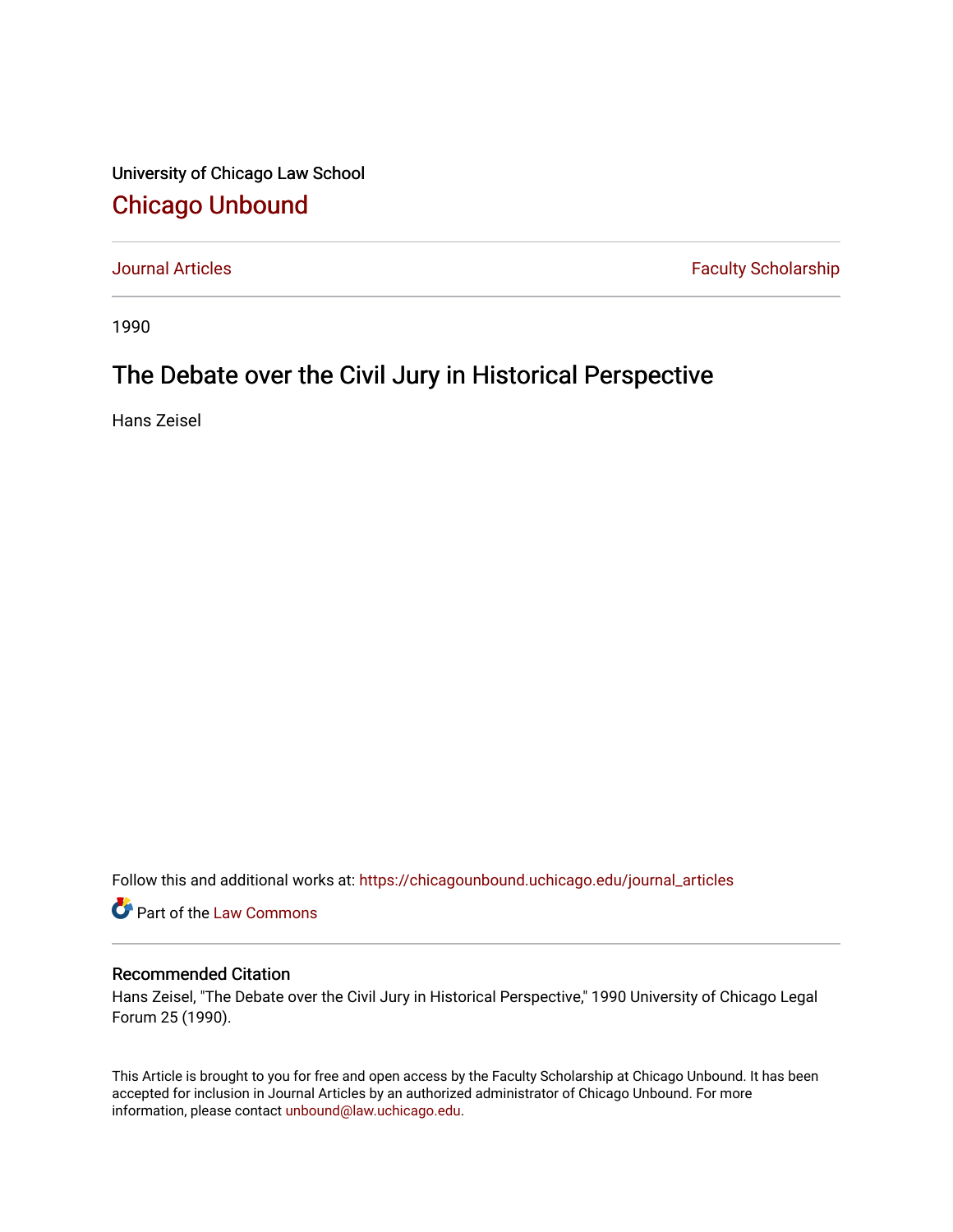## **The Debate over the Civil Jury in Historical Perspective**

### *Hans Zeisel*

Friends of the Law School, I am pleased to introduce this Symposium on the Civil Jury, and thought **I** would do it best **by** sketching out the historical context in which this unending debate about the merits or demerits of the civil jury has taken place. The debate began early. In **1788,** Thomas Jefferson wrote to a friend: **"[It** astonishes me to find **...**that [our countrymen] should be contented to live under a system which leaves to their governors the power of taking from them the trial **by** jury in civil cases [and] freedom of religion . . . . "I The civil jury, it seems, was as important to Jefferson as the freedom of religion.

I will now make a big jump in time, and turn somewhat immodestly to the year **1952,** when this law school began the first systematic study of the jury system. Two volumes came from that effort: one on the civil jury, called *Delay in the Court;2* the other on the criminal jury, which we called *The American Jury.'*

*Delay in the Court* received its impetus, as did so many things that have happened in this law school, from Edward Levi, then its dean. One day he approached us who were working on the jury project and said: "Everybody is now talking about the jury, primarily as a cause of delay in the civil courts. **Why** don't you first study that problem?"

So we did. What we found astounded us. First, we discovered that an arbitrary choice of procedure, not the jury, accounted for much of the delay in the Manhattan civil court we studied. The court had established a special calendar for personal injury jury

t Professor Emeritus of Law and Sociology, University of Chicago Law School. This article is adapted from a speech Professor Zeisel delivered to the opening banquet of the *University of Chicago Legal Forum* symposium held October 27 and 28, 1989.

Letter from Jefferson to Colonel William Stephen Smith, dated Paris, February 2, 1788, reprinted in Julian P. Boyd, ed, 12 *The Papers of Thomas Jefferson: 7 August 1787 to 31 March 1788* 557, 558 (Princeton University Press, 1955).

Hans Zeisel, Harry Kalven, Jr., and Bernard Buchholz, *Delay in the Court* (Little, Brown & Co., 1959). Second edition published in 1979 by Greenwood Press, Inc.

**<sup>&#</sup>x27;** Harry Kalven, Jr., and Hans Zeisel, *The American Jury* (Little, Brown & Co., 1966). Second edition published in 1971 by the University of Chicago Press.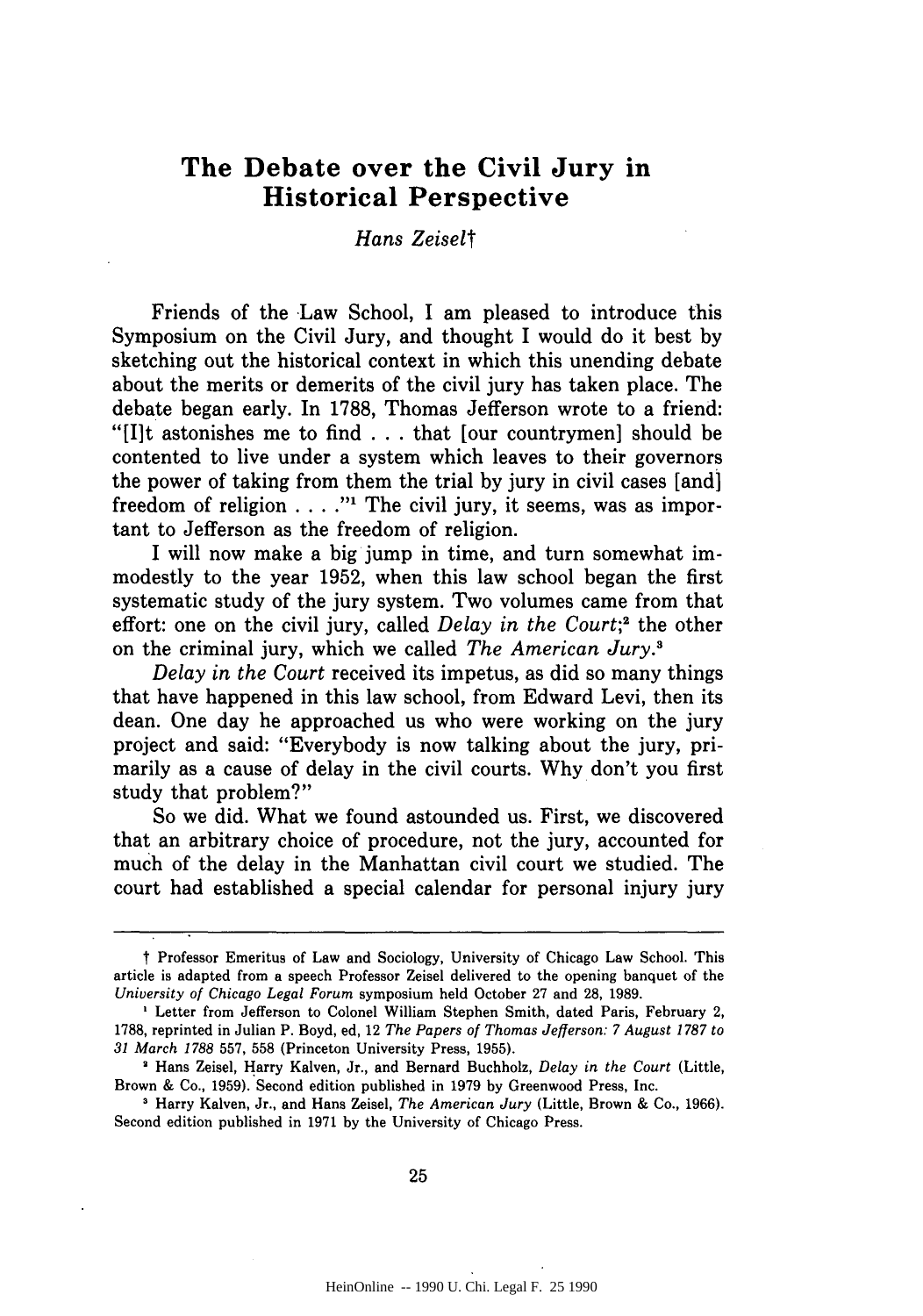trials and gave all other cases trial precedence." No wonder, then, that personal injury jury trials encountered delay. Secondly, we concluded that any extra time demanded by a jury trial did not justify its abolition. Our study found that a jury trial required only about two-thirds more time than a bench trial of the same case.<sup>5</sup> If that extra time requirement for the court for a whole year were added together, it would require the full-time attention of only one and a half additional judges.<sup>6</sup> In a court having more than a dozen judges, it did not seem that this difference was big enough to serve as serious argument against the civil jury.

In spite of such findings, distinguished legal scholars continued to criticize the civil jury, foremost among them Edwin Griswold, the former dean of the Harvard Law School. This was his view:

The jury trial, at best, is the apotheosis of the amateur. Why should anyone think that twelve persons brought in from the street, selected in various ways, for their lack of general ability, should have any special capacity for deciding controversies between persons?7

Efforts to do away with or diminish the civil jury went beyond theorizing. I recall that in the 1950s, a distinguished New York state court judge tried to persuade litigants to waive jury trial by stipulation. He offered them a bench trial before one of a group of distinguished trial judges specially selected for the purpose; the promised reward was an immediate trial at a time when the jury calendar was five years in arrears. The effort failed, because neither the move to a bench trial, nor the removal of the delay, proved to be in the interest of both plaintiffs and defendants, a necessary precondition for such a stipulation.

With respect to defense lawyers, our study produced some surprising results. Our findings showed that, on average, plaintiffs obtain roughly 20 percent more money from juries than they would have obtained in bench trials of the same cases.<sup>8</sup> One would have expected defense lawyers to waive the jury trial with some regularity-but they rarely do. Rather, we found that, generally, defense lawyers often trust a jury more than they trust a judge.

Zeisel, Kalven & Buchholz, *Delay in the Court* at 29.

Id at 78.

Id at 84.

<sup>1962-63</sup> *Harvard Law School Dean's Rep* 5-6.

From an as yet unpublished manuscript.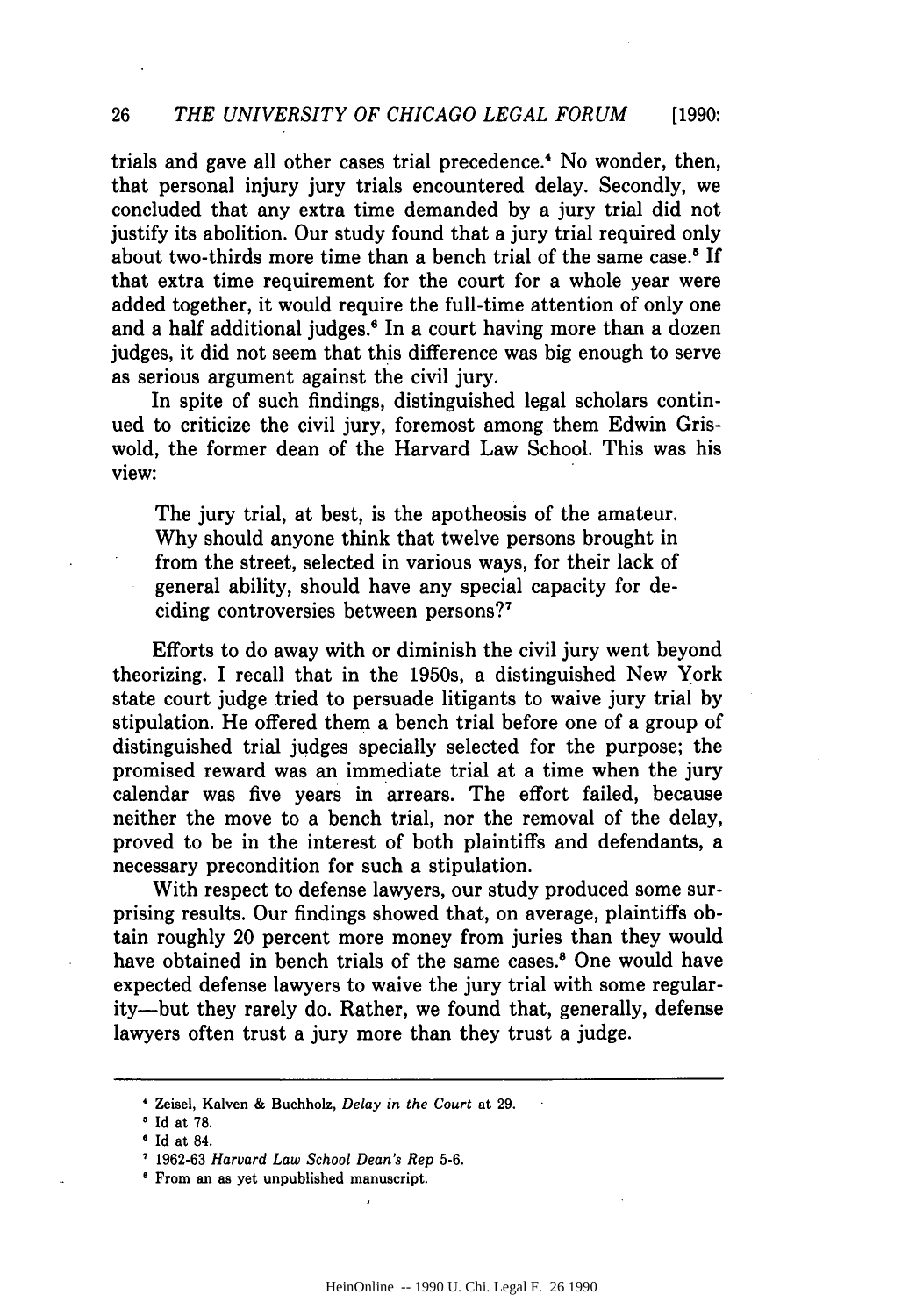The defense bar has, nevertheless, shown a preference for **Al**ternative Dispute Resolution ("ADR") which aims to remove cases from the judicial system altogether—away from both jurors and judges. In spite of persistent efforts to increase the scope of ADR, it seems that it is not widely practiced unless the procedure is obligatory. In any event, it is not clear that such arbitration provides adequate justice, nor that it actually saves resources.'

Interestingly, the most massive attack on the civil jury was launched by neither defense nor plaintiffs' lawyers, but by the federal court system itself, which ostensibly directed its efforts against the alleged oversize of the 12 member jury as it stood at common law. If my memory serves me correctly, the attack gained strength in the late 1960s, when the American Bar Association held its annual meeting in London, and some of its members noted with approval that the English civil jury had been practically eliminated; only libel and other personal torts were still tried to juries."0 This observation started what one might call the second reception of the English common law.

The attack on'the twelve-member jury in the federal system was mounted cautiously. At first, some judges were encouraged to try cases before six-member juries by stipulation of the parties. Then, in March of 1971, the Judicial Conference of the United States adopted a resolution approving "in principle" a reduction in the size of the civil jury." The resolution gave the movement toward six-member juries a large boost. At the time of the resolution, only "five or six districts" provided for a reduced-size jury by local rule.12 However, in the first nine months of 1971, 29 districts

Forty years ago, we evaluated the beginning of this development in Pennsylvania and Massachusetts as follows: "[Tihis becomes indeed an effective remedy for **delay....** And yet one is hesitant to recommend the solution. First, because it runs the risk of being the first step in a progressive abdication by the courts. . **.** . Second, any such system necessarily conveys an aura of, and will indeed often be, second-class justice: Third, the acceptance of these systems is enforced by rules which fit ill into our judicial tradition of keeping the litigants' access to the courts free. And fourth, at a time when a major concern . . . is to upgrade the status and stature and independence of the judiciary, the utilization of substitute judges seems to be a step in the wrong direction." See Zeisel, Kalven & Buchholz, *Delay in the Court* at 219-20 (cited in note 2).

**"** See Benjamin Landis, *Jury Trials and the Delay of Justice,* 56 **ABA** J 950, 951-52 (1970); Anthony T. Augelli, *Six-Member Juries in Civil Actions in the Federal Judicial System,* 3 Seton Hall L Rev 281, 290 (1972).

*" Report of the Proceedings of the Judicial Conference of the United States* 5 (Mar 1971).

<sup>12</sup> Id.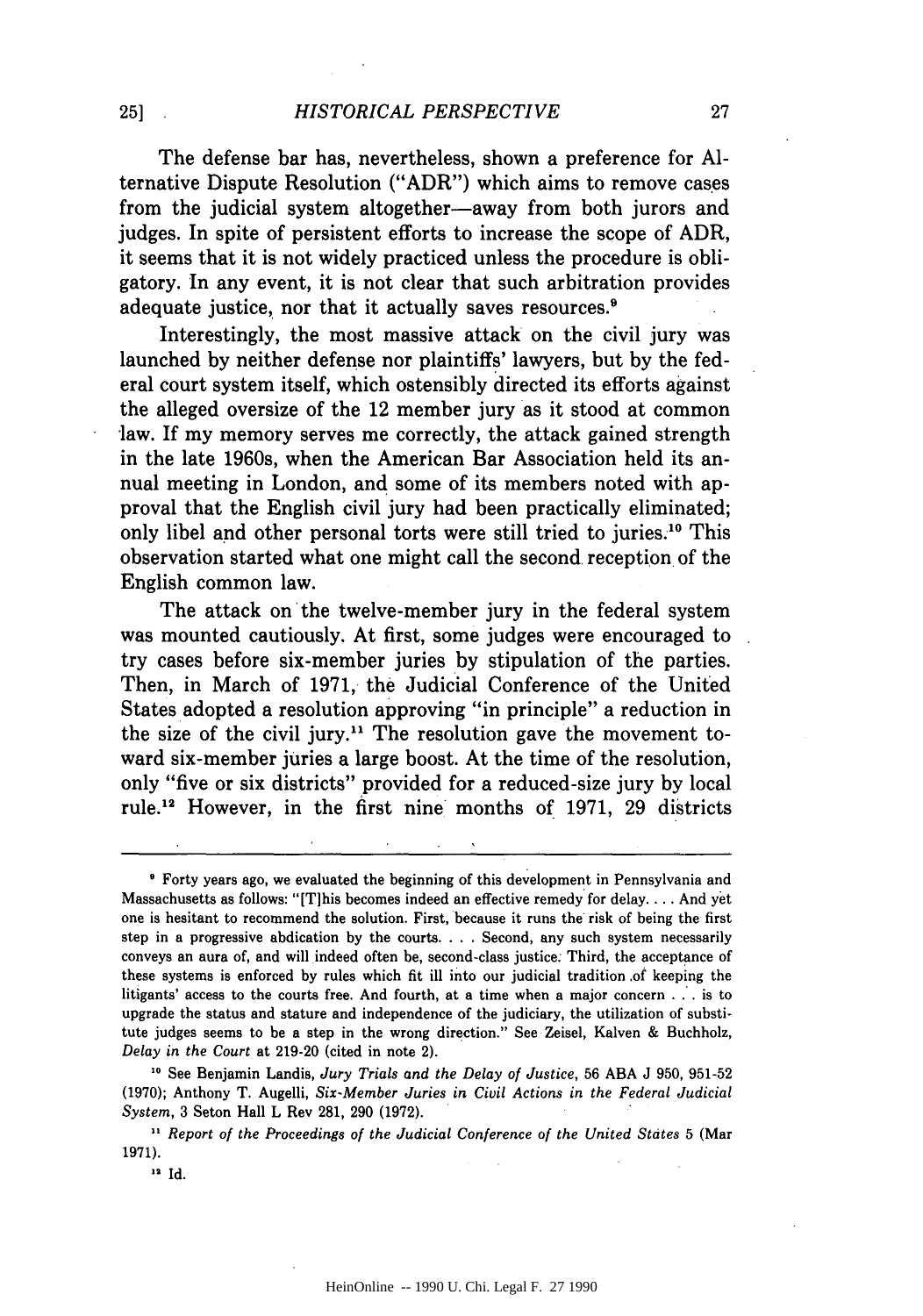adopted the six-member jury.13 When judges in these districts duly, but superficially, reported that the six-member jury did its job as well as the twelve-member jury, the Judicial Conference **of** the United States passed a resolution recommending that the size of the federal civil jury be reduced from 12 to six through congressional legislation or by a ruling of the Judicial Conference. In spite of continuing prodding, Congress did not oblige. Finally, in 1978, the Judicial Conference took notice of the fact that 78 of the then 85 circuits had reduced their juries by rule of court, adopted a rule that enabled any federal court to make the reduction, and left it at that. **<sup>14</sup>**

Reactions to these developments were diverse and interesting. There were, of course, jury "abolitionists" who welcomed the reduction of the size of the jury as a first step towards its extinction. I consider these abolitionists to be much like the magazine editor who, when he received a certain manuscript, told the author that it was much too long and had to be cut. After much cutting, the author returned. The editor, still dissatisfied, asked for more cuts, and so it went two or three times until there were just two pages of the manuscript left. After some hesitation, the editor said: "It isn't as good as if you had written nothing, but I will take it." In short, the abolitionists would only truly be satisfied by a law that would eliminate civil juries entirely.

Other judges accepted the trend toward reducing the size of the jury with equanimity because of its potential for saving time and money. Many-judges, however, felt that it was improper, especially in cases with high stakes, to cut the common law jury in half. These judges tried and still try to circumvent local rules by encouraging the parties to stipulate to a twelve-member jury, sometimes even ordering one, or at least allowing alternate jurors to function as ordinary jurors at the end of the trial.

The most interesting reaction came from the districts that cover the state of Utah. They simply refused to reduce the size of their juries. I believe I understand why. As one judge explained it, they wanted to be sure to have at least one non-Mormon on their juries.

<sup>&</sup>lt;sup>13</sup> Annual Report of the Director of the Administrative Office of the United States *Courts* 198 (1971).

**<sup>,1</sup>** See Edward J. Devitt, *The Six Man Jury in the Federal Court,* 53 FRD 273 (1972) (reprint of address by Judge Devitt, Chief Judge, District of Minnesota, at the Eighth Circuit Judicial Conference at Lutsen, Minnesota, June 30, 1971).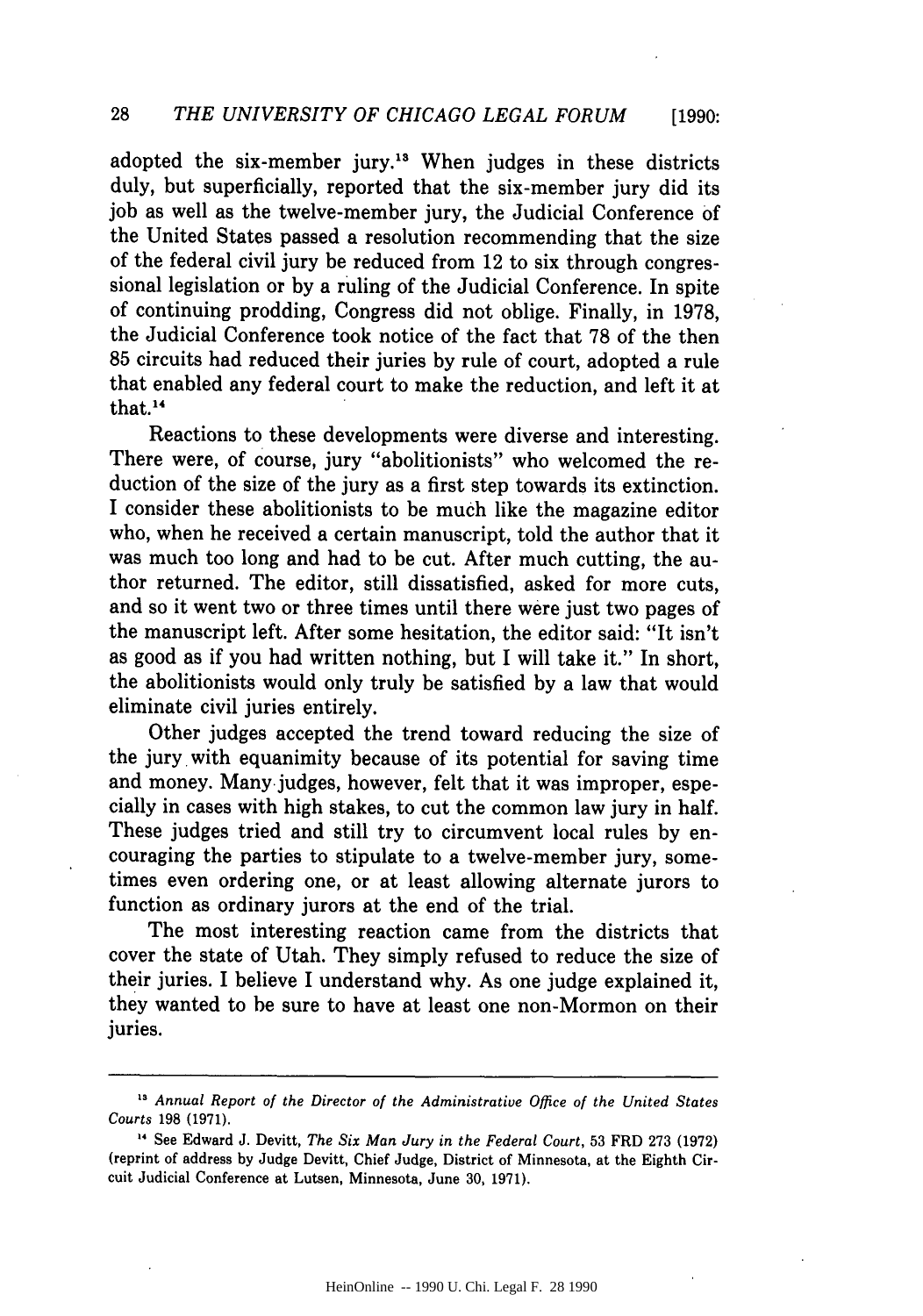The Utah judge's response points to what is probably the greatest defect of the smaller jury, namely the greatly reduced likelihood that minorities will be properly represented.<sup>15</sup> My concern here lies not only with the viewpoints held by demographic minorities, but more importantly with the under-representation of minority views on any issue, such as the death penalty or abortion. The problem is aggravated by the relative ease with which jurors with minority views can be removed through peremptory challenges by the other side. In short, the smaller jury is a poorer representation of the community from which it is drawn.

Lack of community representation is a serious defect because, as we found in our studies, the primary contribution of the jury is to inject into the decision process the community's sense of justice. We found that in some 20 percent of civil jury trials, judge and jury come to a different decision on liability;<sup>16</sup> in the majority of these cases, the jury reached a different decision precisely because its own "sense of justice" differed from that of the judge.<sup>17</sup> All of this evidence points to the most important argument against the six-member jury: it is a poorer sample of the community and hence a poorer representation of the community's sense of justice. Admittedly, 12 members do not supply a large sample either, but a sample of six is worse.

Another undesirable consequence of size reduction is the increase in the number of extravagantly high jury awards. On the whole, jury awards are the result of some averaging of individual ideas of what should be the right award. Although the law frowns upon such averaging, it remains a fact of jury life. And smaller juries show larger variations of their average awards.<sup>18</sup>

I am pleased to report to you that now, in response to these defects, a committee of the American Bar Association, composed of distinguished judges, defense lawyers and plaintiffs' lawyers have proposed to restore the twelve-member civil jury to the federal court, albeit with the proviso that ten of the 12 jurors may find a verdict.

**<sup>&</sup>quot;** Hans Zeisel, *The Waning of the American Jury,* 58 ABA J 367, 368 (Apr 1972).

**<sup>&</sup>quot;** Harry Kalven, Jr., *The Dignity of the Civil Jury,* 50 Va L Rev 1055, 1064 (1964).

**<sup>17</sup>**In one of study, we noted that "two thirds of the [jury's] disagreements with the judge are marked by some jury response to values." Kalven and Zeisel, *The American Jury* at 495 (cited in note 3).

**<sup>&</sup>quot;S** Hans Zeisel ... *And Then There Were None: The Diminution of the Federal Jury,* 38 U Chi L Rev 710, 717-18 (1971). See also Hans Zeisel, *The Verdict of Five out of Six Civil Jurors: Constitutional Problems,* 1982 Am Bar Found Res J 141; Zeisel, 58 ABA J at 369 (cited in note 15).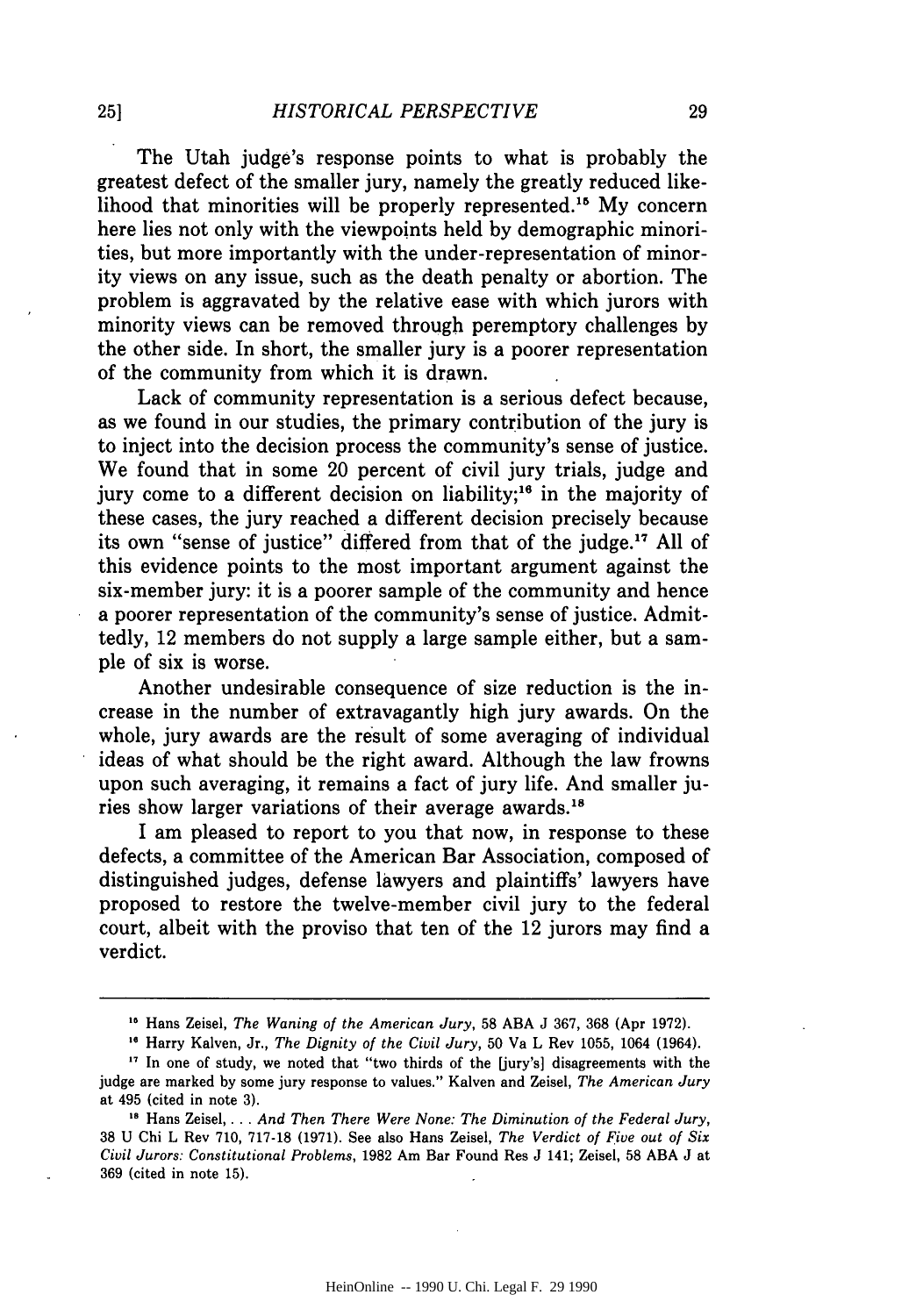These jury "restorationists" have been forced to rebut much criticism concerning the costs of a full-size jury. It turns out that the annual savings from the reduced juror fees are estimated to be between eight and ten million dollars.19 This is serious money, but it accounts for a fraction of one percent of the federal judicial budget, and for an infinitesimally small fraction of the total federal budget. Economists will say these are not all the costs-that we must include the loss to the economy because these people perform jury service instead of something more productive. Perhaps this is so. I believe, however, that jury service is not only an enjoyable experience for most jurors, but also, importantly, that jury service increases their respect for the legal system. Given our general mistrust of the law, jury service is an asset we should not dismiss lightly.

Once we realize that the civil jury is here to stay, all of our criticism should be directed towards helping the jury to do an even better job. Consider, for instance, the old-fashioned way of instructing juries on the law at the end of the trial. Today, sensibly, many judges give preliminary instructions to their juries at the outset of the trial. I would go one step further and suggest that in longer trials judges instruct the jury every morning within specified limits. For example, the judge knows which witnesses will appear that day, and he knows the crucial points on which they will provide evidence. It would not hurt if the judge shared this knowledge every morning with the jurors. The information would focus the jury's attention and perhaps increase the jury's interest and participation in what might be a tedious trial.

Still another avenue for helping the jury would be to eliminate certain "blindfolds" on the jury. For procedural reasons, we withhold from the jury information to which the judge is privy. Professor Shari Diamond of the University of Illinois, with some colleagues, is now studying the consequences of such. rules to see whether the removal of these "blindfolds" would improve jury performance.<sup>20</sup>

At present, the most fashionable point of attack against the civil jury is that it is unable to cope with complex trials. The problem is potentially serious, but before we jump to conclusions, we should explore more systematically the jury's performance in those

<sup>&</sup>lt;sup>19</sup> Letter from M.L. Ralph Mecham, Director of the Administrative Office of the United States Courts, to the author, April 5, 1988.

**<sup>20</sup>** See Shari Seidman Diamond, Jonathan D. Casper and Lynne Ostergren, *Blindfolding the Jury,* 52 L & Contemp Probs 247 (Autumn 1989).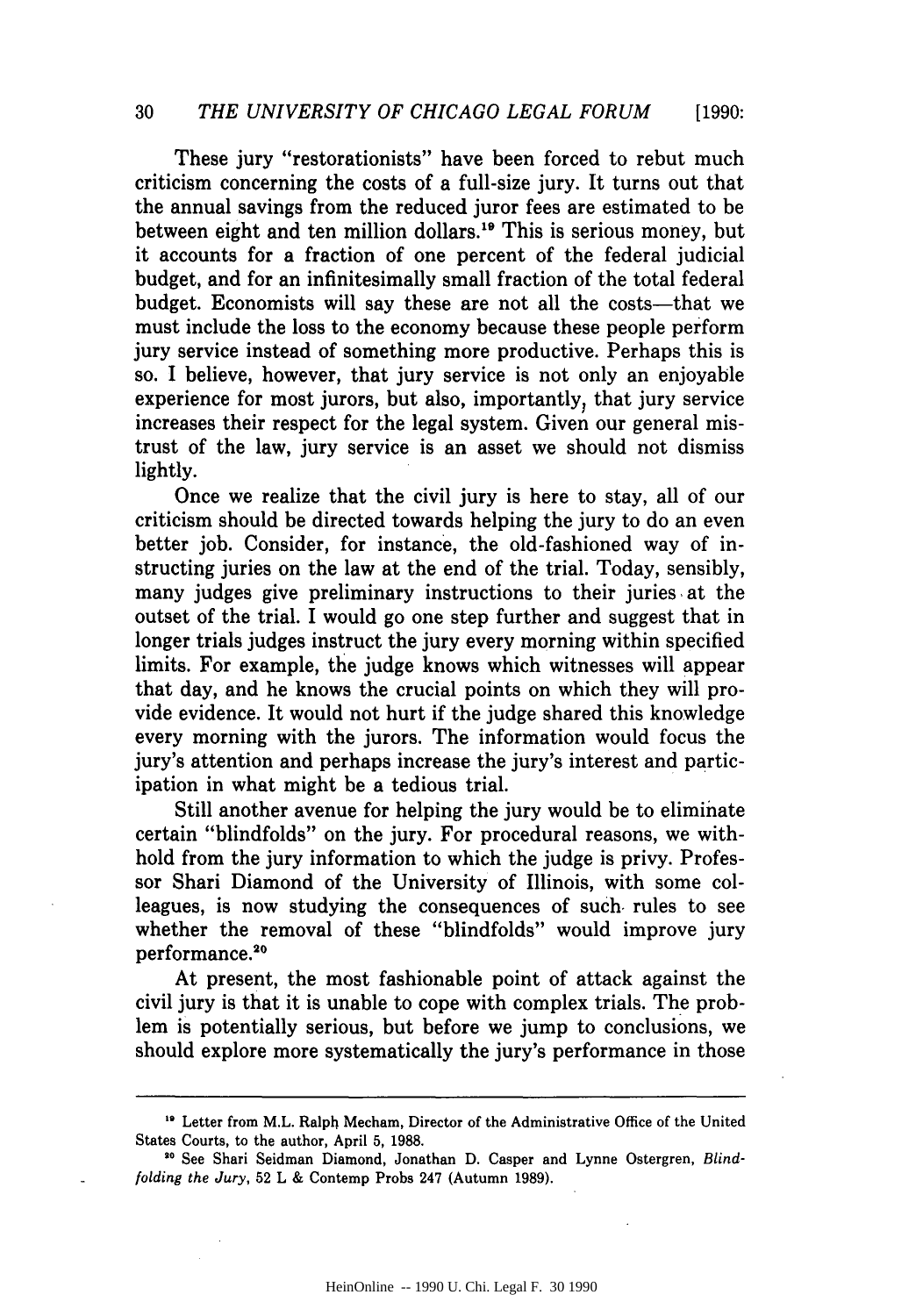complex cases. We should analyze our collective experience on how well or poorly jurors perform in such cases in order to gain a perspective on the size and the structure of the problem—if, in fact, there is one. We might include in our research, for comparison, an exploration of how well, or how poorly, judges have performed in such cases. Many a complex case has suffered from "mismanagement" when tried solely before a judge. Moreover, jury trial "monstrosities" that last one year, two years and longer should not be blamed on the jury. No trial should last that long, and an imaginative judge should find a way to reduce the length.

In recent years, a new research tool has emerged that allows us to learn how juries go about their business: the mock trial. We can use it, not as is usually done to foster settlement, but in a way that allows us to learn in detail how juries think and deliberate. In mock trials we are able to observe jury deliberations through oneway mirrors or through other appropriate monitoring. I do not mean to anticipate the findings of more systematic research, but it may suffice to report here that whenever I have seen a great trial lawyer watch, often for the first time, a jury actually deliberate, he or she is, as a rule, astounded at how intelligent the process is and at how effectively 12 jurors of varying abilities perform their difficult tasks.

I come to the end of my remarks concerning what my late friend and colleague Harry Kalven has called the "elegant experiment of the jury." It would seem that the civil jury has passed the experimental stage. In spite of all the efforts to diminish its role or to do away with it entirely, the jury has remained a robust institution. Dean Griswold's resentment of the juror-as-amateur in civil cases remains unconvincing. Harry Kalven wrote in response to Griswold a beautiful essay he named "The Dignity of the Civil Jury." In it he points out that nobody ever doubted that these same amateurs are fit to make decisions over life and death in criminal cases.<sup>21</sup>

To be sure, very few countries have civil juries, and many countries have no juries at all. I am not here to argue that we *must* have the civil jury. But since we do have it, and since it enjoys wide and growing acceptance by the community, I think we should strive to make it even better; whatever criticism we have should be constructive.

 $21$  Kalven, 50 Va L Rev at 1067-68 (cited in note 16).